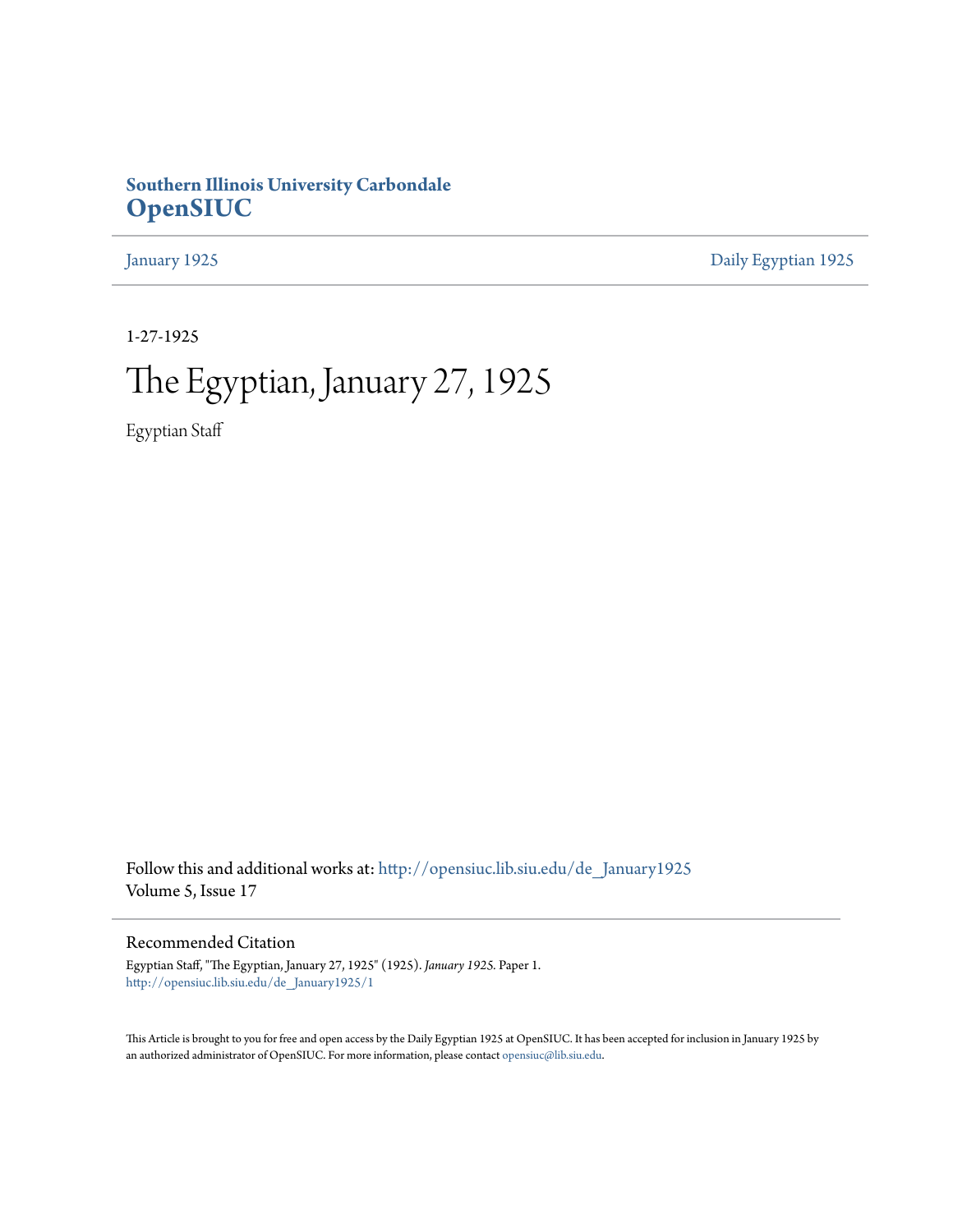

Volume V

Carbondale, Illinois, January 27, 1925

Number 17

# President Shryock's Portrait To Be Painted

### WORK ON NEW **GYM BEGINS** Structure To Be Completed October First

Everyone interested in the S. I. N. U. will welcome the tidings that the hopes for a new gymnasium are soon to be realized. Mr. F. A. Moore, superintendent of construction for the Hutzinger Construction company of Davenport, Iowa, arrived in Carbondale last week and stated that he expects to begin work on the building immediately. Mr. Moore with his family drove from Peoria, Ill., where he had charge of the construction of an armory for the state. He said that he intends to have the gymnasium completed by October 1, 1925, which means that the athletic events will be held in their new home next winter.

The beginning of this building means much to the school. As the school grows, adequate conditions must be provided to take care of all the rhases of school work. A new building for athletics is certainly a oig step in that direction. The symnasium will be the largest in the a teach r and lecturer, to his equally organization will be the means of southern part of the state and one of the largest in the state. As athletics are growing and making considerable progress in the school, the old ed institution. gymnasium is no longer sufficient to meet the needs in that line of work. The new building will not only provide that which is needed but will alsubject greatly the future success of experience. The cost of the painting N. U. athletics in our school, it has become a set fact in the educational world MAROONS SWAMP ZEIGLER IN that the school must not only develop the students intellectually, but physically as well. In order to do this ath-S. I. N. U. is doing.

\*proud of buildings' which we have, es- many of the attempts were not pecially the auditorium. The looks of failures. Although the markably in the future.

#### A TYPICAL OCCURRENCE

"Hello, George, how's your he had good help. his son' father?

## Alumni at Meeting Thursday Night Definitely Decide on Plan--Professor Bradbury, of Illinois U., Artist

Association held Thursday evening. of perhaps \$250 for appropriate fram-January 22, it was unanimously and ing. It will be unveiled, it is hoped, enthusiastically decided to take im- at our coming June commencement, mediate steps toward the painting of at which time the 50th class of our President Shryock's portrait, if the school will be graduated. consent of our very unostentatious president can be obtained.

The Alumni feel that the time for this enterprise is opportune while President Shryock is in the full-tide of his professional career and that may be sent to her and will be the honor which is attempted in this manner has never been more richly earned. President Shryock is serving his thirty-first year as a member of the faculty and his twelfth year as president of our Alma Mater. The have full charge of all business detwelve years of his presidency have tails and will try to reach by letter seen a 300 percent increase in the attendance of the school and 600 per-ation. cent increase in the size of its graduating classes, together with a trans formation of the school into a Teach 'Association, comprising all of the ers' College of the first rank, all of Alumni of the Teachers' College of which progress we recognize as due Illinois. It is believed that the unifito President Shryock's rare charm as cation of effort through this general rare jower as an executive, and to helping to promote the interests of his untiring and painstaking devo-the Teachers' Colleges of the state. tion to every interest of our cherish-

fessor Bradbury, head of the Art De- Louis; vice president, Professor W. partment of the University of Illinois. T. Felts, S. I. N. U.; secretary and and an accomplished artist of wide treasurer, Miss Grace Burkett, S. I.

## FASTEST GAME OF SEASON

In the fastest game of the season letics must be encouraged which the the Southerners took the speedy Zeig-dairymen's convention was held here tor needs to have more of versatility Her team off their feet. The entire the past few days. Watch for a de<sub>co</sub>and ingenuity than is usually required The building will also add greatly game was filled with numerous at lailed account of the convention in of the editor of a large city paper. to the beauty of the campus. We are tempts to score by both teams and next week's Egyptian. the buildings and grounds have a semed to be continually riding Ritch-Both sides did some fine passing and work of the editor of a small town deep effect on the impressions that ey, he secured seven points and our pivoting. The last half was mingled newspaper and that of the city newsvisitors get of the school and we are running guard. Sattgast, swung into with lots of wild shooting without any paper. In the city, or even the larger sure that the new addition to the line for three field goals. Munger results. campus will aid its appearance re- was high point man with four field In the latter part of the last half known and consequently not so many goals and two free throws. He start Hartley and Ritchey were replaced by things are expected of him. The ed the game with a nice one and end- Hickey and Johnson. ed it with two. Sickler seemed to be: Absent-Minded Professor, meeting the chief man of the opponents, yet with each time out and with more He must hold himself in readiness to

The first half was the best basket- team.

At a regular meeting of the Alumni will be \$750 with an additional outlay

The custodian of the fund will be Miss Grace Burkett, Carbondale, Ill., who is the secretary and treasurer of the Alumni Association. Contributions varying from one to five dollars promptly receipted and placed to the credit of the donor. A prompt and an enthusiastic response of Alumni and other friends is of course assured. A special portrait committee will every member of the Alumni Associ-

At the same meeting it was also decided to enter into a general Alumni

The officers of our own Alumni As sociation for the year are as follows: The portrait will be painted by Pro- President, Miss Lillie Teeter, East St.

#### ONE THOUSAND REGISTER TO SEE JUDGING OF CATTLE

opponents ball that has been played here yet.

practice together we expect a real

#### **SOUTHERNERS WIN** ANOTHER VICTORY

#### Aggies Show Signs of Long Trip. Maroons **Move Slowly**

In an interesting game Saturday night (the Normal boys added another victory to their list.

Captain McAndrew started the same five that played most of the Charleston game, Ritchie, Munger, Hartley, Sattgast and Pyatt. The game showed no special qualities of basketball except some occasional clever head work passing by our boys and a fast criss cross attack on our five man defense by the opposing team.

Richey was our chief scorer, cooping fourteen of the twenty-seven points. The forwards followed well at his heels taking three baskets each and Bob a free throw.

The Aggles started the scoring and after two baskets from us repeated our act. Near the middle of the half, the Maroons oozed ahead to stay, leaving the score at the half's end 8 to 15.

The Farmers made the long end of the score by one, though last half, it

(Continued on page 8)

#### Mr. Sanders Visits Journalism Class

Mr. Leslie Sanders, editor of the Greenwood (Indiana) News, who was visiting here, talked to the Journalism class last Monday, on the "Requisites of a Small Town Editor." Mr. Sanders brought out very forcefully A very interesting and profitable and clearly that the small town edi-

Following are extracts from Mr. Sunders' speech:

"There is a difference between the town, the editor is not quite so well small-town newspaper editor is ex-Our team seems to be improving, pected to enter the spirit of the town.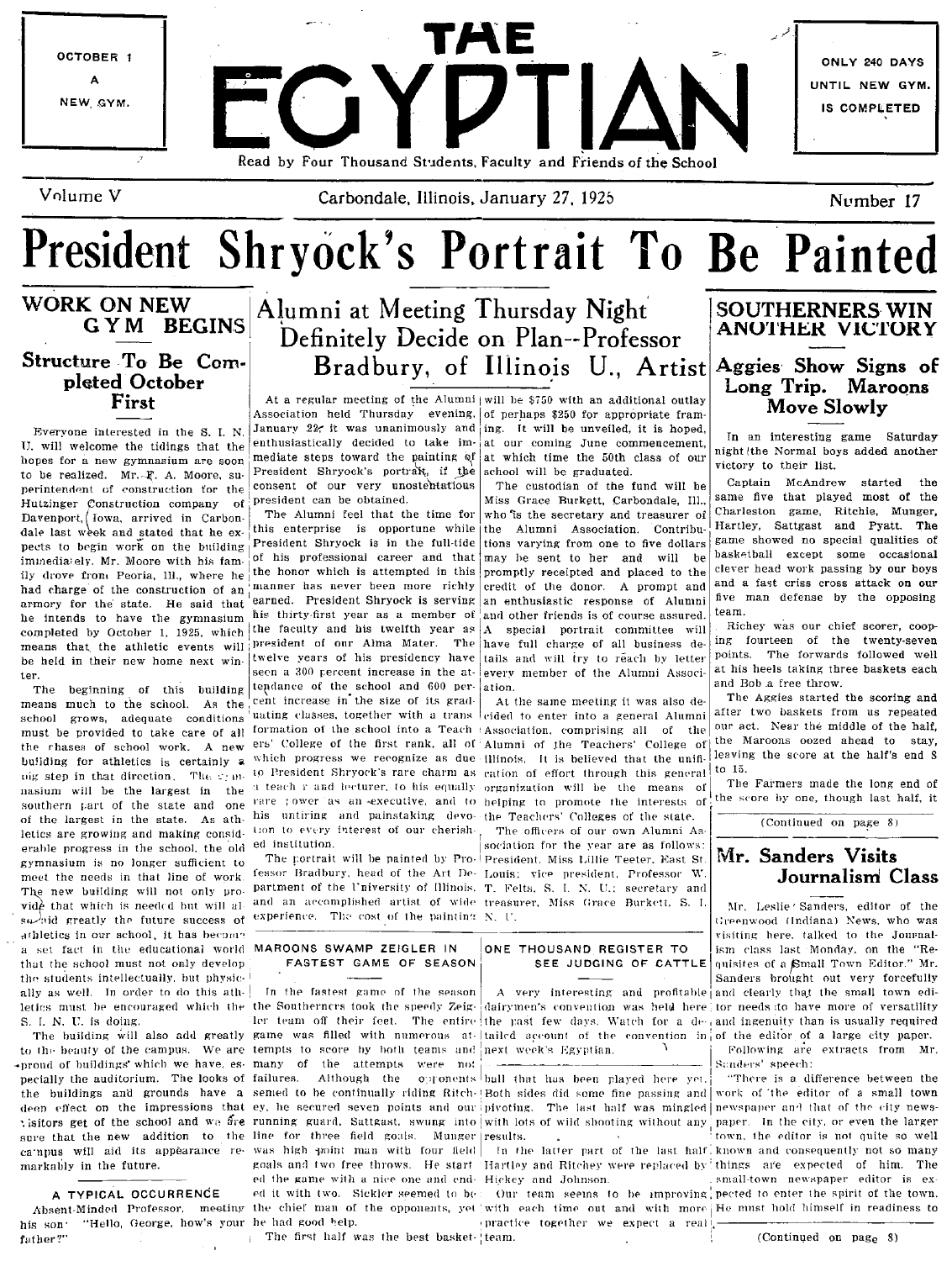#### Page Two

THE EGYPTIAN

ORGANIZATION SOCRATIC SOCIETY PROGRAM

FRIDAY, FEBRUARY 1ST Music-Orchestra. Faculty Impersonation.

Radio Number-Teddy Barrett. Music-Orchestra. Play-Electric Love. Play-Johnnie's New Suit.

Miss Ada Hess, the State Sunervisor of Home Economics, was a visitor on our campus last week. Miss Hess was here two days, spending one day in looking over the Domestic Science department of our school. She was very much pleased with Home Economics department in this school and paid some very high compliments on the work that is being done here. She and Miss Jones spent the following day on a field trin.

BOARD VISITS S. I. N. U.

On Monday, Jan. 19, the State Normal school board held a meeting at Carbandale. The meeting was in session practically all day. At noon, the members were entertained at Anthony hall. With the exception of two, the entire board was here. Those attending were:

Mr. Roland Bridges, Carbondale. Mr. Charles L. Capen. Bloomington. Mr. Edgar B. Stell, DeKalb. Mrs. Martin K. Northam, DeKalb.

Mr. Ernest E. Cole. Chicago. Mrs. Grace Wykes, Benton. Mr. A. N. Shelton, director of the

hoard. Mr. F. G. Blair, superintendent of

public instruction.

S. I. N. U. "N" CLUB

The "N" club met last Tuesday at 12:45 p.m. and elected the following officers for the vear:

William McLaughlin, president.

Ned Foley, vice president. Claude Ross, secretary and treasurer.  $\sim$ 

The charter members are to consist of this year's football men\and the letter men that were in school at the time when this club was organized. Other letter men wishing to join can do so by paying a small fee. This club will be among the leading clubs in school activities. For one of the chief purposes of this club is to motivate athletics as well as to re-

tain friendship of old letter men. Those wishing to join write the secretary, Claude Ross.

#### **EPSILON BETA NEWS**

Last week will be long remembered by the pledges who were initiated into Epsilon Beta. Who were the pledges? Surely one doesn't have to

ask that. They were girls with the "School Girl Complexions." and those

We hope no one thought we should ioin the crew at Anna by our actions. We are sure some thought we were becoming very snobbish when we wouldn't even speak to them. But now it is all over and we are loyal members of Epsilon Beta.

The pledges initiated were: Edna Johnson, Phoeba Baker, Alberta Truebger, Ruth Hensley, Elizabeth Weinberg, Virginia Telford. Abbie Wood, Lucille Taylor, Mary Dollins, Elpha Doty, Genevieve Hartwell.

At the regular meeting Monday evening some new officers were elected: House Manager-Abbie Wood. News Editor-Ruth Hensley.

Librarian-Virginia Telford.

#### AGORA JAN, 19

One of the most important quesdresses—weren't they just grand? I tions facing the American people today was settled Monday evening in one of the greatest contested debates given this year in the Agora. The question before these debaters was, whether Capital and Labor should be compelled to settle their disputes in legally established courts of arbitration. It was definitely decided that they should not. The members of the Agora have been looking forward to the settlement of this question. It had been discussed and debated informally in several meetings.

> The Illinae and Forum were invited in to hear this question settled. Judges for the debate were chosen

> > (Continued On Page 3)





<u> 1987 - Android Android (1987 - 1988 - 1988 - 1988 - 1988 - 1988 - 1988 - 1988 - 1988 - 1988 - 1988 - 1988 - 1</u>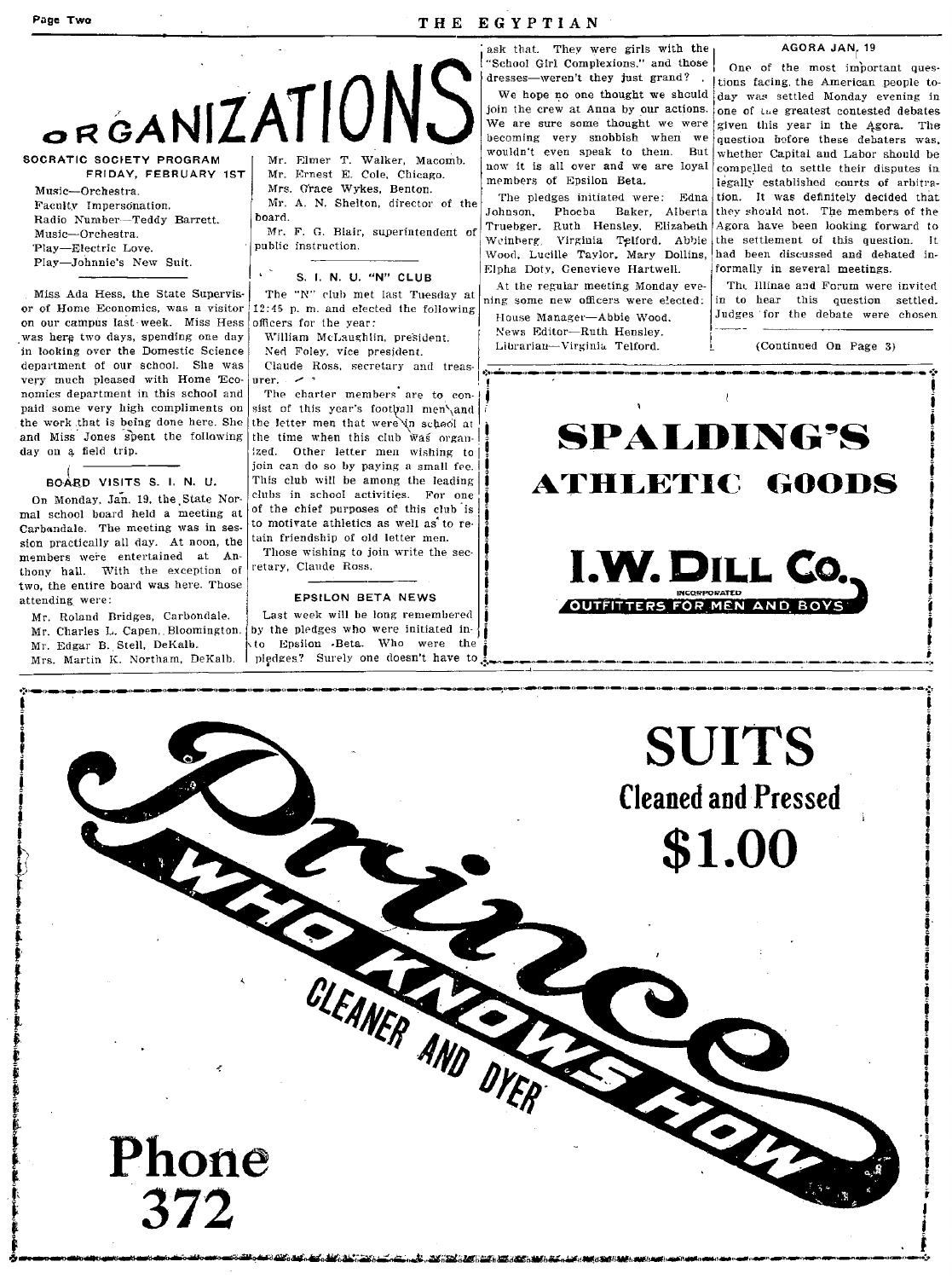(Continued from page 2)

from these visitors because every member in the Agora had expressed his view of the question and was very much interested in the outcome.

SIGMA ALPHA PI TO BUILD

#### The Alumni Association of the First  $24th$ . Fraternity Here Are Making Plana

In connection with the initiation ceremonies at the Sigma Alpha Pi during the week of January 12-18, the Alumni Association met and transacted several matters of important business to the fraternity. But one matter that is of great interest to the whole school' is their release of an announcement of certain plans towards the erection of a new fraternity house. This will give the Southern Illinois Teachers' College their first really modern and up to date building along this line.

After the visit to the house and watching the work of initiation given to nine new members the members of the Alumni expressed their approval of the work being done and praised the type of men that are now living. in the house. The announcement of the rushing of definite plans towards the erection of the new house came as a pleasant surprise to those here.

While the members are unable as yet to make the announcements concerning the date of erection and the type of building that it will be, they promise that it will be one of the finest fraternity houses south of the state university campus and that plans will be rushed so that more definite announcements can be made at their next regular meeting, which will be held at the time of the Southern Illinois Teachers' Association.

Officers elected at the meeting were: President, D. Ransom Sherretz, Collinsville, Illinois; vice-president, J. Lester Buford, West Frankfort. Illinois: and secretary-treasurer Chas. Millspaugh, Ina, Illinois.

Margaret Kilmer-"What's bump on your head?" Louis Sexton-"That's where an

idea struck me."

THE OUTLOOK To The Decaturian: We always III.: Your paper always contains was very clever. look forward to your paper which always brings us interesting information. Your editorials are always rood.

The Vidette, Normal, Ill.: Your Jolly-ology is very interesting. A very interesting paper, but why not an exchange section?

The The Capalia Arrow, Cape Girardeau, Mo.: Look out for us Jan.

The Commercial News, New Haven, Conn.: We hope you win the Yale trophy for it is something a school should be proud of. Your Scenes at the Annual Library Fair were very interesting.

The Monmouth College Oracle, Monmouth, Ill.: Your last edition was very interesting, especially "The Line." You must have a very efficient joke editor.

The Purple Parrot, Rockford, 11.: Your Christmas edition of the Purple Parrot was a very unique one.

To the Blackburnian, Carlinville.



#### **Delicious** Chocolates

It's no wonder that everyone likes our chocolates, for they CERTAINLY are good-Some with nut, fruit and tancy centers-and other with jelly

est quality-and in such a tempting assortment.

snv sort, THIS is the place to come o find it and its BEST-and you that uever pay more here.

> **Carbondale Candy** Kitchen

fillings. ALWAYS fresh, pure, rich-the fin-

Jewelry, Diamonds and Watches I. C. Watch Inspector Optometrist

See our windows for marvelous prices on seasonable shoes

THE FASHION BOOTERY

In fact, if you want GOOD candy of

something good. You surely have a very efficient staff backing it.

Patronize Egyptian Advertisers:

#### DE LUXE BARBER SHOP

Visit the De Luxe Barber Shop We appreciate Student Patronage Ladies hair bobbing a specialty Across From Carbondale Nat'l. Bank.

### **JESSE J. WINTERS**

Clothing-Furnishings-Hats-Shoes 'Carbondale, Illinois

### **MORGAN & CO.**

Trade at Morgan's and always get Service and Quality  $115 - Phones - 242$ 





Wide Brogues Go Well With Wide Trousers

Tan is still popular

**SPEAR & KRYSHER** 302 South Illinois Ave.



Page Three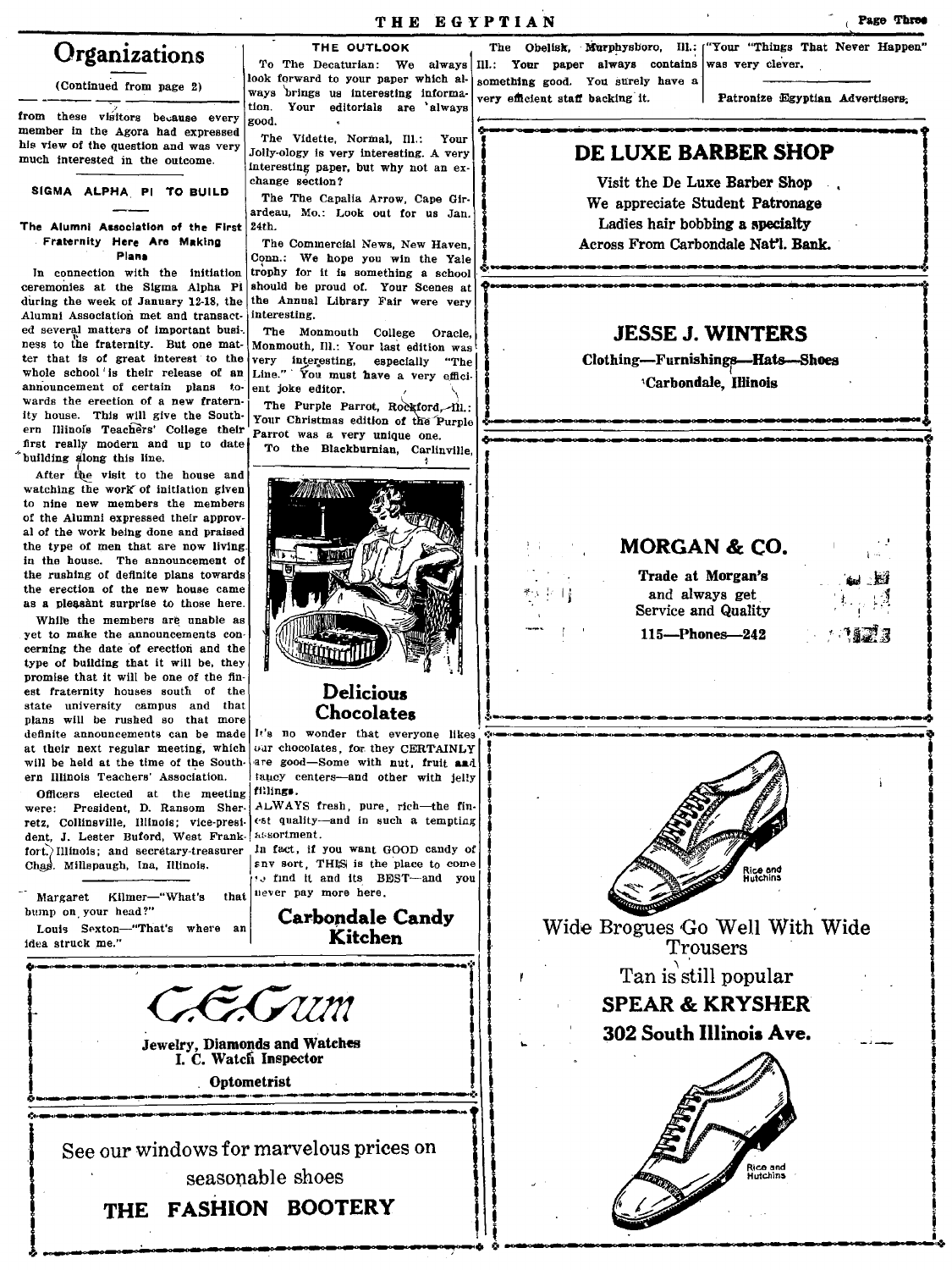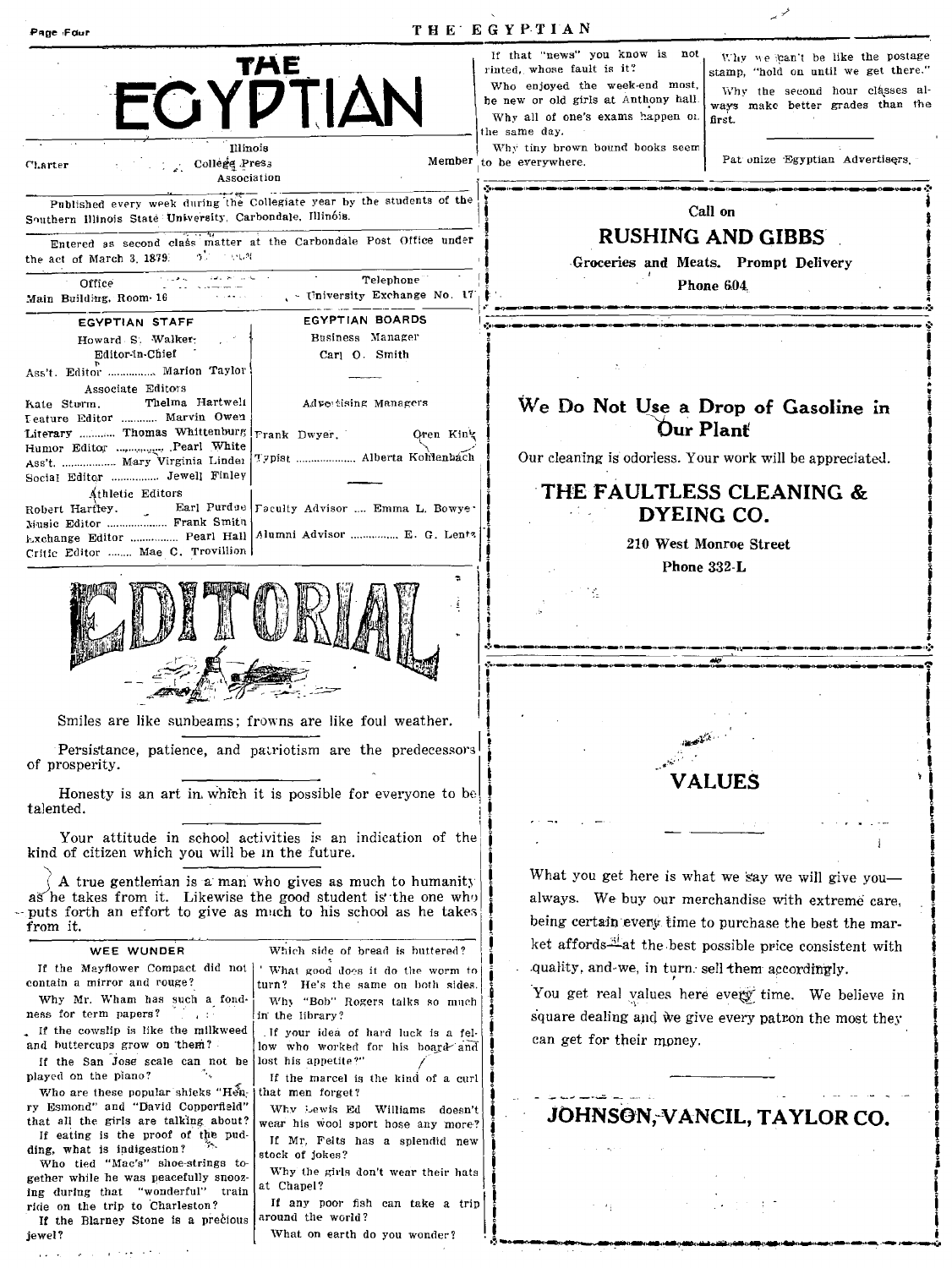| THE EGYPTIAN                                                                                                                                                                                                                                                                                 | Page Five                                                                                                                                                                                                                                                                                                       |
|----------------------------------------------------------------------------------------------------------------------------------------------------------------------------------------------------------------------------------------------------------------------------------------------|-----------------------------------------------------------------------------------------------------------------------------------------------------------------------------------------------------------------------------------------------------------------------------------------------------------------|
|                                                                                                                                                                                                                                                                                              | So forget your snobbishness<br>and<br><b>BIG ROBBERY</b><br>yourself, and pay attention to your-<br>On the night of Monday, Jan. 19,                                                                                                                                                                            |
| Golden Moments                                                                                                                                                                                                                                                                               | neighbor; he is interesting.<br>the home of Tom Whittenberg, 907<br>South Normal avenue was entered by                                                                                                                                                                                                          |
| THE LAND GOD FORGOT                                                                                                                                                                                                                                                                          | Hi, diddle, diddle,<br>parties unknown at present. The<br>The cat and the fiddle,<br>robbery was discovered the next<br>The cow jumped over the moon,<br>morning. Jewels and other valuables                                                                                                                    |
| The lonely sunsets flare forlorn<br>Down valleys dreadly desolate:<br>The lordy mountains soar in scorn<br>As still as death, as stern as fate.                                                                                                                                              | The little dog did laugh<br>were taken. Mr. Whittenberg placed<br>To see the old cow's calf<br>the value of the things taken at about<br>\$250.99.<br>State's Attorney Mildred<br>Eat ice cream with a spoon.<br>Watson is working on the case. She<br>$-1925$ Revision.<br>has called in a detective who prom- |
| The lonely sunsets flame and die:<br>The giant valleys gulp the night;<br>The monster mountains scrape the sky<br>Where eager stars are diamond-bright.                                                                                                                                      | ises to name the theet within a week.<br>6th grade student to Harry Keene,<br>his teacher. "What is the abbrevia-<br>We print this couplet here.<br>tion for development?"<br>It ain't what you "was" in High<br>Harry Keene-"Er-al-of-?<br>Just<br>school,                                                     |
| So gaunt against the gibbous moon,<br>Piercing the silence velvet-piled,<br>A lone wolf howls his ancient rune—                                                                                                                                                                              | write anything. I'll know what it<br>means, evidently he didn't.<br>It's just what you "is" down here.                                                                                                                                                                                                          |
| The fell arch-spirit of the Wild.                                                                                                                                                                                                                                                            |                                                                                                                                                                                                                                                                                                                 |
| O outcast land! O leper land!<br>Let the lone wolf-cry all express<br>The hate insensate of thy hand,                                                                                                                                                                                        | It is not like working a cross-word puzzle when pur-                                                                                                                                                                                                                                                            |
| Thy heart's abysmal loneliness.<br>fulness or some other reason you are<br><b>FRIENDS</b>                                                                                                                                                                                                    | chasing from our store<br>As we can give you what you want when you want                                                                                                                                                                                                                                        |
| missing what is due you as a college<br>Just how many friends have you?<br>Not mere acquaintances you speak to scudent.<br>A car, money and snappy clothes                                                                                                                                   | it. In Shoes and Hosiery<br>At a price that is very moderate—for the quality mer-                                                                                                                                                                                                                               |
| or students who sit next to you in<br>classes, but real, honest-to-goodness are by no means necessary to make<br>friends. If you can truthfully say you friends. They may attract (attention)                                                                                                | chandise we carry.                                                                                                                                                                                                                                                                                              |
| have a hundred here in college you for you, but they can do nothing<br>more. Have you ever read David<br>are above the average. $  -$<br>$\sim$<br>It is natural to want friends and Gravson's "Friendly Road?" He made<br>if you have but few because of bash- friends when he was a tramp. | WOLF SHOE CO.<br><b>Where Your Dollar Goes Farther</b>                                                                                                                                                                                                                                                          |
|                                                                                                                                                                                                                                                                                              |                                                                                                                                                                                                                                                                                                                 |
|                                                                                                                                                                                                                                                                                              |                                                                                                                                                                                                                                                                                                                 |
|                                                                                                                                                                                                                                                                                              |                                                                                                                                                                                                                                                                                                                 |
|                                                                                                                                                                                                                                                                                              |                                                                                                                                                                                                                                                                                                                 |
|                                                                                                                                                                                                                                                                                              | Announcing the initial showing of a beautiful line of                                                                                                                                                                                                                                                           |
|                                                                                                                                                                                                                                                                                              | <b>SPRING HATS</b>                                                                                                                                                                                                                                                                                              |
|                                                                                                                                                                                                                                                                                              | For Misses and Matrons. Fashions latest fancy marks<br>these creations from the shops of a great maker. Each<br>one is a new 1925 model. We have no leftover hats to<br>close out at any price. Nothing but new merchandise<br>-and offered at prices that make a purchase an econ-                             |
| THE                                                                                                                                                                                                                                                                                          | omy. We ask that you favor us with a visit to our<br>millinery counters. These hats are most reasonably<br>priced. Each \$1.95, \$2.95, \$3.95                                                                                                                                                                  |
|                                                                                                                                                                                                                                                                                              | THE HERRIN SUPPLY CO.                                                                                                                                                                                                                                                                                           |
| Judging by cables from Paris there are no smarter<br>shoes being worn than those of the Nenon's                                                                                                                                                                                              | <b>VARIETY STORE</b>                                                                                                                                                                                                                                                                                            |
| style. February's Calendar shoe is in Blonde Satin<br>with Blonde Suede cutout effect. Parisian Spike<br>heel. Grosgrain ribbon tie. Stitched var                                                                                                                                            | Carbondale, Ill.<br>Phone 332-Y.                                                                                                                                                                                                                                                                                |
| Exquisite ensemble!                                                                                                                                                                                                                                                                          |                                                                                                                                                                                                                                                                                                                 |
|                                                                                                                                                                                                                                                                                              |                                                                                                                                                                                                                                                                                                                 |
| J. A. PATTERSON & CO.                                                                                                                                                                                                                                                                        |                                                                                                                                                                                                                                                                                                                 |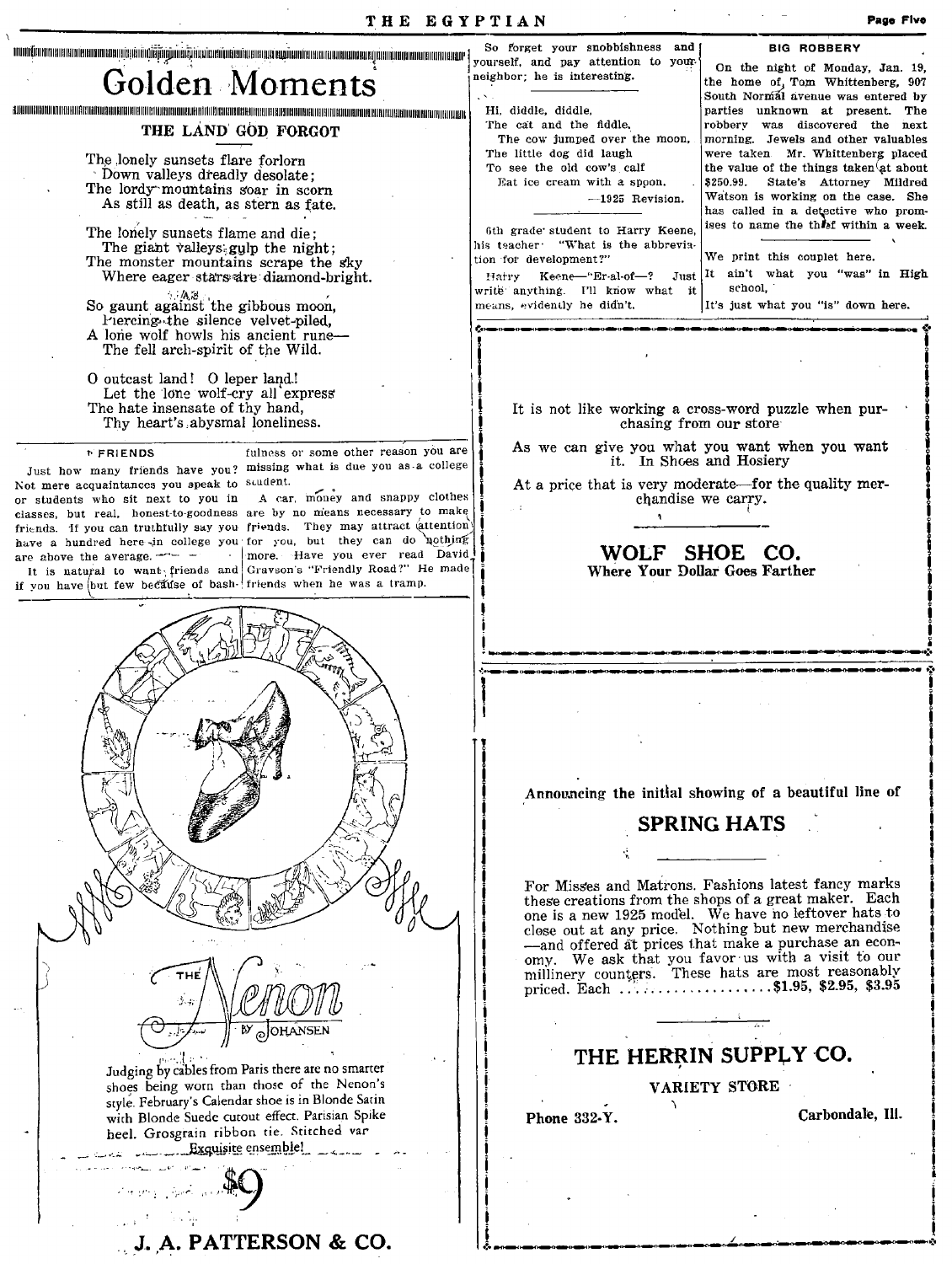#### en med andere andere andere andere andere mangement mangement andere andere andere andere andere andere ander

### The Alumni Bulletin

a sub a component a component and a composition of the contract of the contract of the contract of the contract of the contract of the contract of the contract of the contract of the contract of the contract of the contrac

The following letter from C. R. Feginterest to many.

"I received my Egyptian and enjoy. Santa Rosa. ed this edition very much. I found that the Alumni Bulletin was empty sent to him at Cambria. Ill. of alumni news and I happened to think that everyone must be doing that we send the Egyptian to her adwhat I am depending on the other dress at Alton, Ill. person to do. Mr. Dewey Brush, '22, has accepted a position as writing and drawing teacher in the Marion schools. I am sendiing a copy of our paper, "The Torch." This is the third number of the paper. It is a bi-weekly published by the pupils and teachers of the Marion city schools."

James E. Bennett, '22, now in the University of Chicago, writes reminding us that he has not been getting his Egyptian. He says that he and the S. I. N. U. colony at the U. O. C., which includes R. R. Pyatt '17, James Bennett '22. Lyndon Hancock '22 and John Wright '22, wants the news.

Harry E. Puntney, principal of schools of Herald, Ill., will return in the spring to graduate with the Senior College class of '25.

Dr. W. A. Brandon, '01 Carbondale, Ill. Specialties<br>EYE, EAR, NOSE, THROAT **Glasses Fitted** 

Paul Barker, '24, is teaching manley, '24, who is manual training teach- ual training in the Santa Rosa High er in Marion city schools, will be of school, Santa Rosa, N. M. His uncle. Mose Hall, '17, is superintendent at

Willard Mohan orders the Egyptian

A letter from Evelyn Williams asks

The S. I. N. U. club of Madison county attended the basketball game in which our team played Shurtleff. They were 35 boosters for our team. Ed Zeiler as yell leader for the bunch gave the finest possible support for the team.

#### ANTHONY HALL

Jane Atkins visited with friends in Murphysboro last week-end.

Ola Goetz spent the week-end in Du Quoin visiting with friends.

Mildred Gaston left Friday for Cartter. She will not be in school this term.

Dorothy Draper visited here with Leah Stonemetz Saturday and Sundav.

Nannie Mathis and Edith Darrow of Du Quoin visited Edith Mathis Saturdav.

Eula Hall visited with Gussie Wheelis Sunday.

The following girls spent the weekend at home: Ada Dale, Ruby Ice, Olive Boner, Louise Durham and Mary Eubanks.

#### **MARY ANN BEAUTY SHOP**

Operated by Marinello Graduates

Shampooing, marcelling, manicuring, dyeing, facial and scalp treatments.

Ladies Hair Cutting a Specialty.

205 South Illinois Avenue.

Phone 612

#### **UNION BAKING CO.**

**Bakers of Better Bread GOLDEN CRUST BREAD** 

Special attention to picnic orders 304 South Illinois. Phone 150X

**IMPERIAL CAFE** 

Good Things To Eat

L. M. Atkison, Owner and Prop.

#### LANEY GIFT SHOP

Headquarters for Party Favors, Tallies and Prizes. See us for Stamped Goods and Embroidery Thread

> **LANEY GIFT SHOP** 120 South Illinois Ave.

#### MILLIGAN-BROCKETT

Musical merchandise of all kinds

**Always Remember** THE YELLOW HOOD TAXI **Open and Closed Cars** 68-L-Phone-68-L 24 Hrs. Per Dav. Ralph Johnson

WILHELM DRUG CO. The Students Drug Store.

**School Supplies Fountain Pen** Pencil



Clearance Sale On Coats, Suits and **Dresses Started Todav** 

Candies Soda Fountain Phone 276

Your choice of any Winter Suit formerly sold at \$49.50 to \$89.50 your choice .......\$7.50

THE LEADER MERC. CO.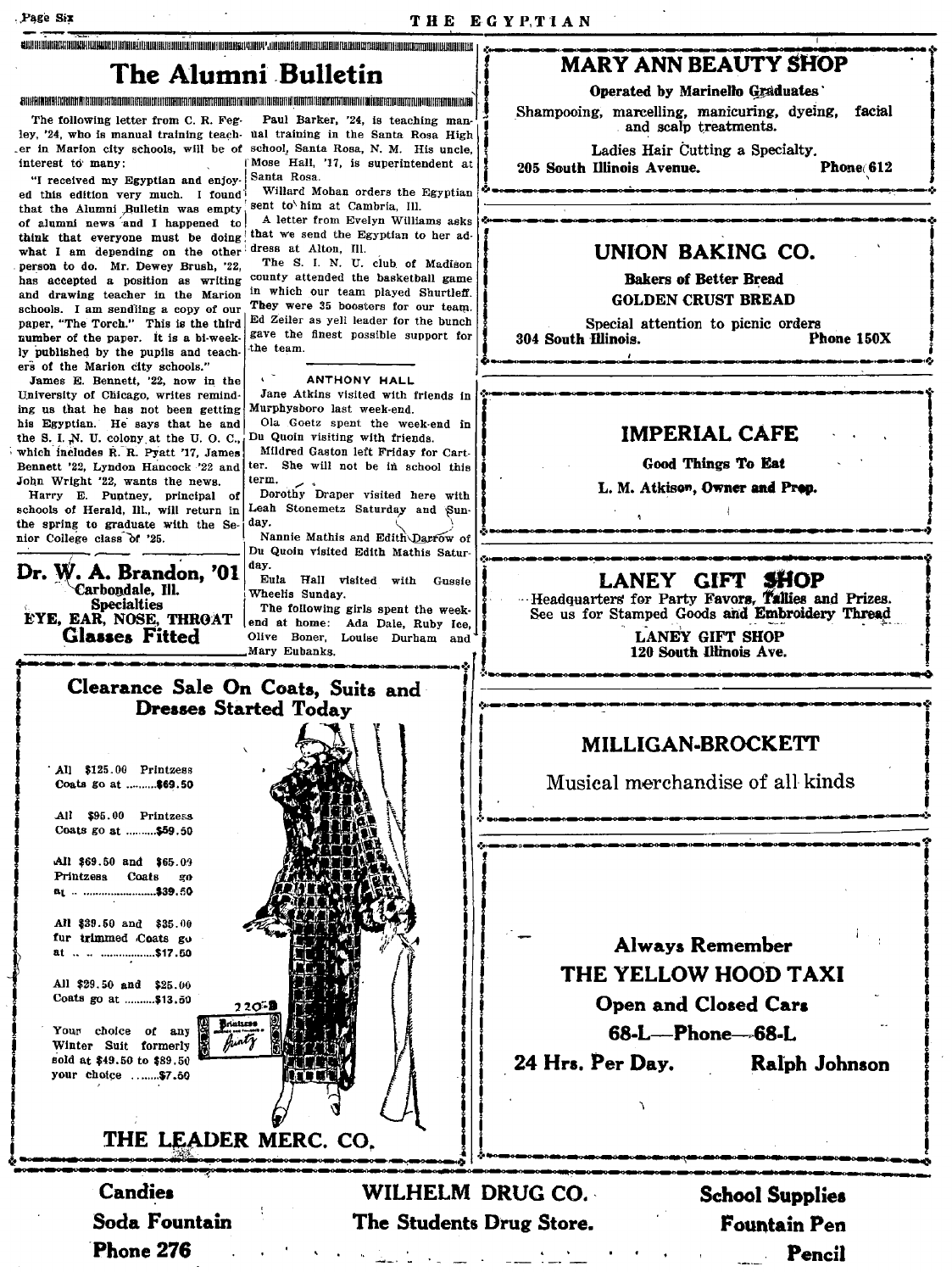#### ANTHONY HALL INITIATION

Friday morning the "new girls" discovered a notice on the bulletin board stating that initiation was to begin that evening at 5 o'clock. There was much curiosity when the sentence was pronounced upon them. In the dining room they displayed their best table etiquette. How skillfully some ate the peas with their knives and drank water with their spoons!

At 9: SO p. m. the girls gathered in the living room to enjoy an hour's program which had been arranged by the new girls. The first number was radio music broadcasted from S. I. N. U. AH reading room, Carbondale, Illinois, Ruby Ice announcing. Other interesting features of the program were: A pantomime, "The Shop Girl at the Movie", by Viola Gaskins, piano solo by Louise Durham and impersonation of Rudolph Valentino and wite by Mattie Hall and Mildred Bone.

At the unexpected hour, 2 a.m., the girls. whose \dJIty it was to clean mirrors and polish door knobs, began their task feeling that they had too much work to do to wait longer. Up· on investigation it was discovered that only the rooms occupied by "old girls" had been cleaned at the early morning hour.

The "new girls" came to breakfast dressed as "Kids" and were taken care of for the day by their older sisters.

We were especially anxious to have the drive clean so a number of girls were ushered to the Main Gate and began the task which to them seemed **the second term is a second to the set of the most beautiful begin to turn?"**<br>endless. The paddle which was wield **INDIRECT ENJOYMENT** ed by a Senior hastened the speed Young-Man: "I certainly did en- "helisk. The exams." serves are nice the exams." of the laggard.

paring for the visit of the Board. The I didn't see you there." silver was polished, mirrors and door <sub>I</sub> Young Man: "Oh. I wasn't but I knobs shined, porch and bathtubs bought the tickets for my girl's parscruhbed, corridors cleaned and in ents and they went. fact not a thing was overlooked.

by the "old girls" Saturday, much to  $\vert$  I'm very sure of that, the disappointment of the "Kide".

At the last dip Saturday night all gathered in second floor corridor for a "spread" given in honor of the old FOILED<br>girls (at their request). Hot "stuff" Victim: How shall we escape the girls (at their request). Hot "stuff" Victims animal cookies and all day suckers nob? animal cookies and all day suckers nob?<br>wore served. The "new girls" had Other Victim: Slip on our rubbers were served. The "new girls" had prepared a program and stunts which and erase our tracks. were highly entertaining. All scattered to our rooms at midnight feel· ing a closed spirit of friendship, and the "new girls" looked forward to the time when they will be the "old girls."

THE YELLOW STREA'K

Ain't afraid of roarin' lions, Ain't afraid of bats, Ain't afraid of elephants. Ain't afraid of rats, Ain't afraid of snarlin' dogs, Ain't afraid of squir'ls. Ain't afraid of mice that's dead-But I am afraid of Principles of Ed'

"She reminds me of a new Creation of art." "How?"

"Recently painted subject."





The girls showed interest in pre Lecturer:. "I'm glad of that; but

All'\telephone calls were answered: Love is like a punctured tire,<br>is the "old girls" Saturday, punch to T'm very sure of that,

the disappointment of the "Kids."  $\left| \begin{array}{c} \text{For after one big blow-out} \\ \text{She worth and left me flat.} \end{array} \right|$ 

#### VALUABLE VOLUMES

| Address Book. |  |  |  |  |
|---------------|--|--|--|--|
| Phone Book.   |  |  |  |  |
| Date Book.    |  |  |  |  |
| Pocket Book.  |  |  |  |  |
| Bank Book.    |  |  |  |  |
|               |  |  |  |  |

#### OOO-ooo! LOOKIE!

"Look, mama, the circus has come to town. and there's' one of the clowns."

"Hush, darling! That's not a clown That's just one of those queer Fraternity men."

1

Ellis Smith "Hand me a sheet of music paper."

. Thelma HartwQIl' "What for?" Ellis Smith. "I want to write a Inote to my girl back home."

Warning! If you are intending to boost, do it before  $4:00$  p. m. tomor-<br>row. The candidates having the lead  $\begin{bmatrix} \text{here} \\ \text{...} \end{bmatrix}$ at  $4:00'$  p. m. Wednesday, 28th, are Mr. Bailey-"When do the leaves INDIRECT ENJOYMENT in each can be popular boy in the Marvin Muckelroy-"The night be-<br>Young Man: "I certainly did en. belisk.

Patronize Egyptian Advertisers. Patronize Egyptian Advertisers.

TOMORROW CLOSES [Mr. Combs (at the library): "The THE CONTEST  $\vert$  book 1 want is  $\frac{1}{\sqrt{2}}$  just can't think of the name-it was a Western book<br>-maybe you can think of it for me; give your candidates a last minute it is one of the recent ones, and it's



1 New Spring Lines Are Here<br>1 I I A look at our wonderful assortment of new and stylish fabrics and a sample of our workmanship will convince you beyond all doubt that this sale offers a real opportunity to save on a suit made to your order.

PERFECT FIT and TAILORING GUARANTEED , All Wool Aatterns. 300 Styles on Display I , i

SAM PATTERSON t:. i \_\_\_\_\_\_ ,~·\_.\_\_, \_\_\_\_\_ · \_\_ ,\_·\_.\_\_·\_ **--\_.;-**<sup>i</sup>